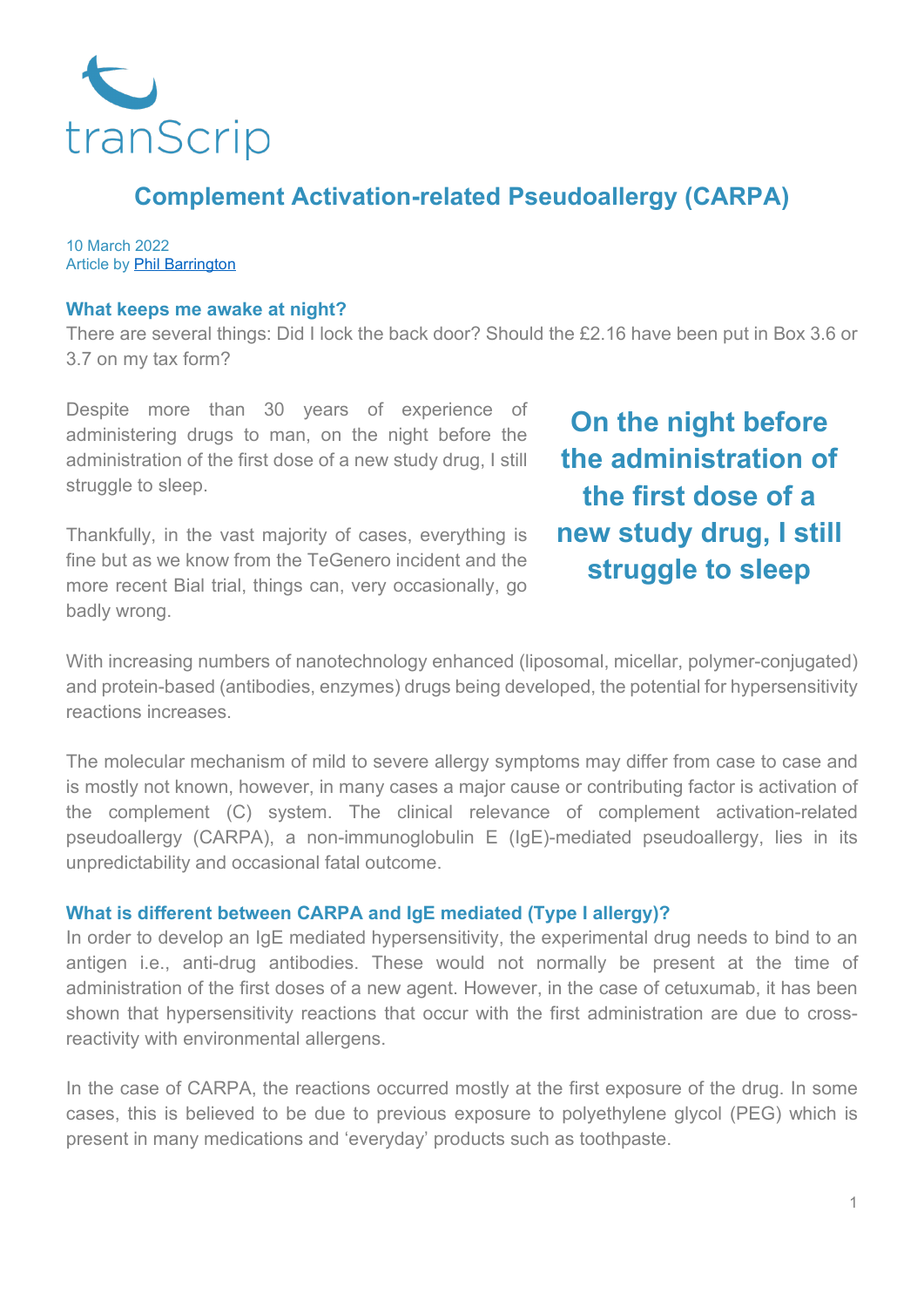



CARPA can also be induced by medical devices such as endovascular grafts, heart valves, and dialysis membranes.

### **What are the symptoms of CARPA?**

There are numerous symptoms of CARPA relating to cardiovascular, bronchopulmonary, haematological, mucocutaneous, gastrointestinal systems along with neuropsycho-somatic and systemic effects (Szebeni 2005). Symptoms of flushing due to histamine release may be part of CARPA but could be also mediated via the MrgprX2 receptor present on peripheral blood basophils and eosinophils, another mechanism

which bypasses the antibody-mediated pathway and directly triggers mast cell degranulation by activating the mast cell-specific receptor called Mas-related G protein-coupled receptor X2 (MrgprX2). Urticaria might also be confused with IgE mediated mast cell activation. Thus, CARPA can be difficult to diagnose. In the one case of CARPA I was involved with, the patient reported the unusual symptom of a metallic taste that occurred within seconds of the infusion starting.

### **Complement activation**

There are three pathways of complement activation: the classical pathway; the mannan-binding lectin (MBL) pathway; and the alternative pathway.

The classical pathway of complement activation is the pathway activated by C1, binding either directly to bacterial surfaces or to antibody, that serves as a means of flagging the bacteria as foreign.

The MBL, also called mannose-binding protein, is an acute-phase protein that binds to mannose residues. It can opsonise pathogens bearing mannose on their surfaces and can activate the complement system via this pathway, an important part of innate immunity.

The alternative pathway of complement activation is not triggered by antibody, but by the binding of complement protein C3b to the surface of a pathogen; it is therefore a feature of innate immunity. The alternative pathway also amplifies the classical pathway of complement activation.

Irrespective of the pathway, complement activation always leads to the cleavage of C3, forming C3a and C3b. Increased levels of C3b result in the generation of the C5-convertase, cleaving C5 in C5a, a powerful anaphylatoxin and chemoattractant, and C5b. Finally, C5b binds and interacts with C6–C9, forming the membrane attack complex (MAC/C5b-9) (Poppelaars et al. 2018).

CARPA can be particularly dangerous as there is amplification of the initial complement activation trigger that transforms the initial drug effect into a massive vicious cycle of abnormal physiological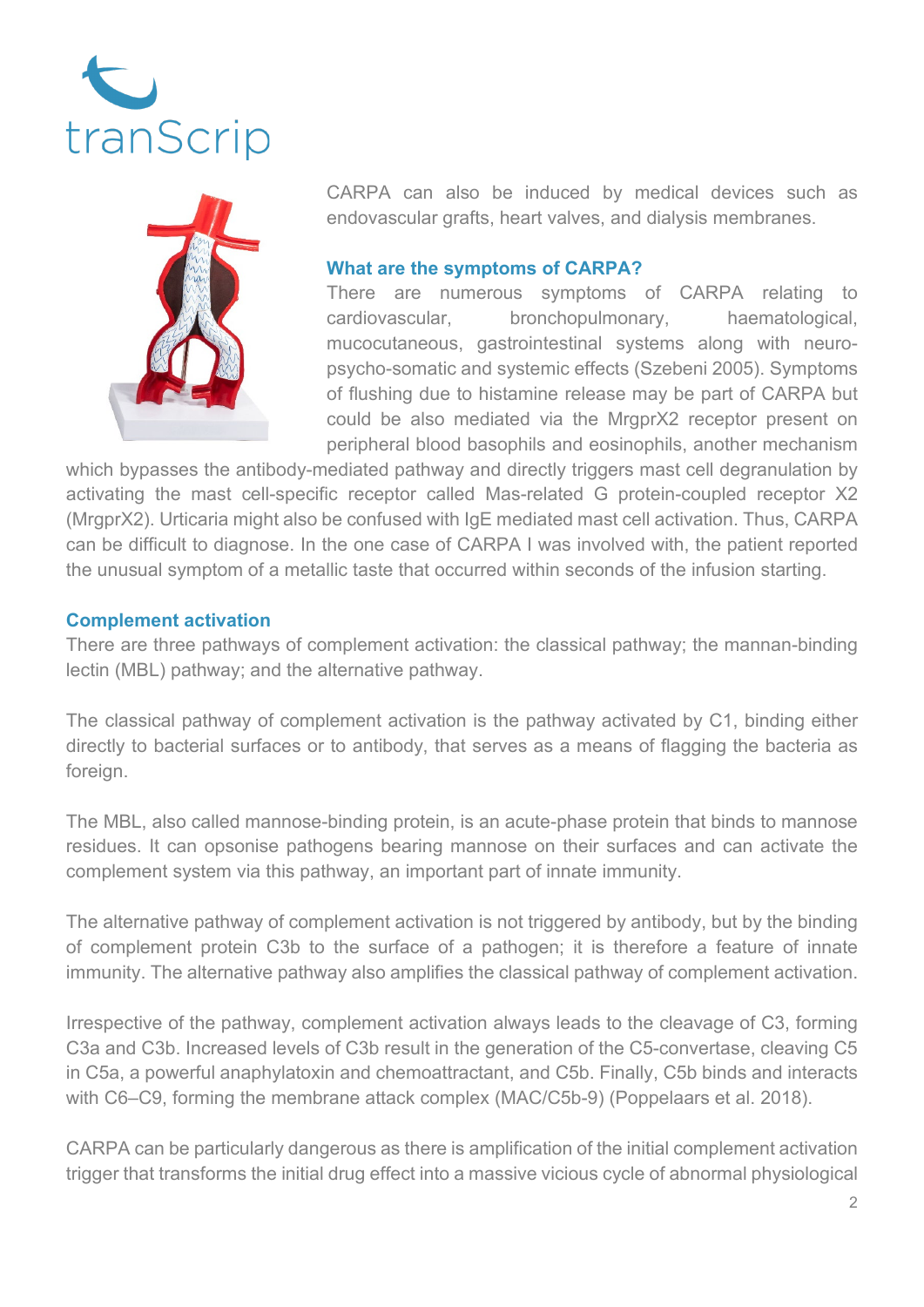# tranScrip

changes that include pulmonary hypertension, systemic hypotension, myocardial hypoxia, and bronchospasm.

### **How can you avoid / mitigate the risks of CARPA?**

In essence, you first need to consider that CARPA could occur and then make sure that all the appropriate preclinical tests are performed and the medication is administered appropriately (should you decide to continue to develop the drug).

It should be noted that premedication such as acetaminophen, antihistamines and corticosteroids, may not prevent CARPA.

### **Preclinical testing**

The test compound should be screened for complement activation by incubation with normal human serum (samples taken from around 10 subjects) and measurement of sC5b-9 concentrations after 20-30 minutes of incubation. A 5-to-10-fold rise in sC5b-9 may be a realistic predictor of a clinical reaction. Increases in sC5b-9 of this magnitude were shown to correlate with clinical symptoms in patients treated with Doxil (PEGylated liposomal doxorubicin) which is known to induce this kind



of reaction. If this test is negative, then it is recommended that a much larger number of samples of normal human serum samples (10 to 100) are tested (Szebeni 2005). In addition, seek advice on appropriate preclinical tests as susceptibility to CARPA varies considerably across different animal species.

Another point to consider is if the disease target is associated with the presence of autoantibodies or pre-sensitisation to PEG for PEGylated compounds e.g., PEGylated liposomal doxorubicin. It is possible that the candidate drug may only exhibit complement activation in the presence of the autoantibodies/antibodies to PEG. Therefore, testing with normal human serum may lead to a "reassuring" but totally erroneous result.

### **Drug administration**

Based on the Tegenero experience and investigations for how the potential for serious infusion reactions could be avoided, sentinel dosing is mandatory. Initial infusions should be given slowly e.g., over 4-8 hours and investigators should have a very low threshold for discontinuing the infusion should the subject develop any relevant symptoms. If the drug has been shown to induce CARPA and development of the compound is to continue, then sponsors should determine what